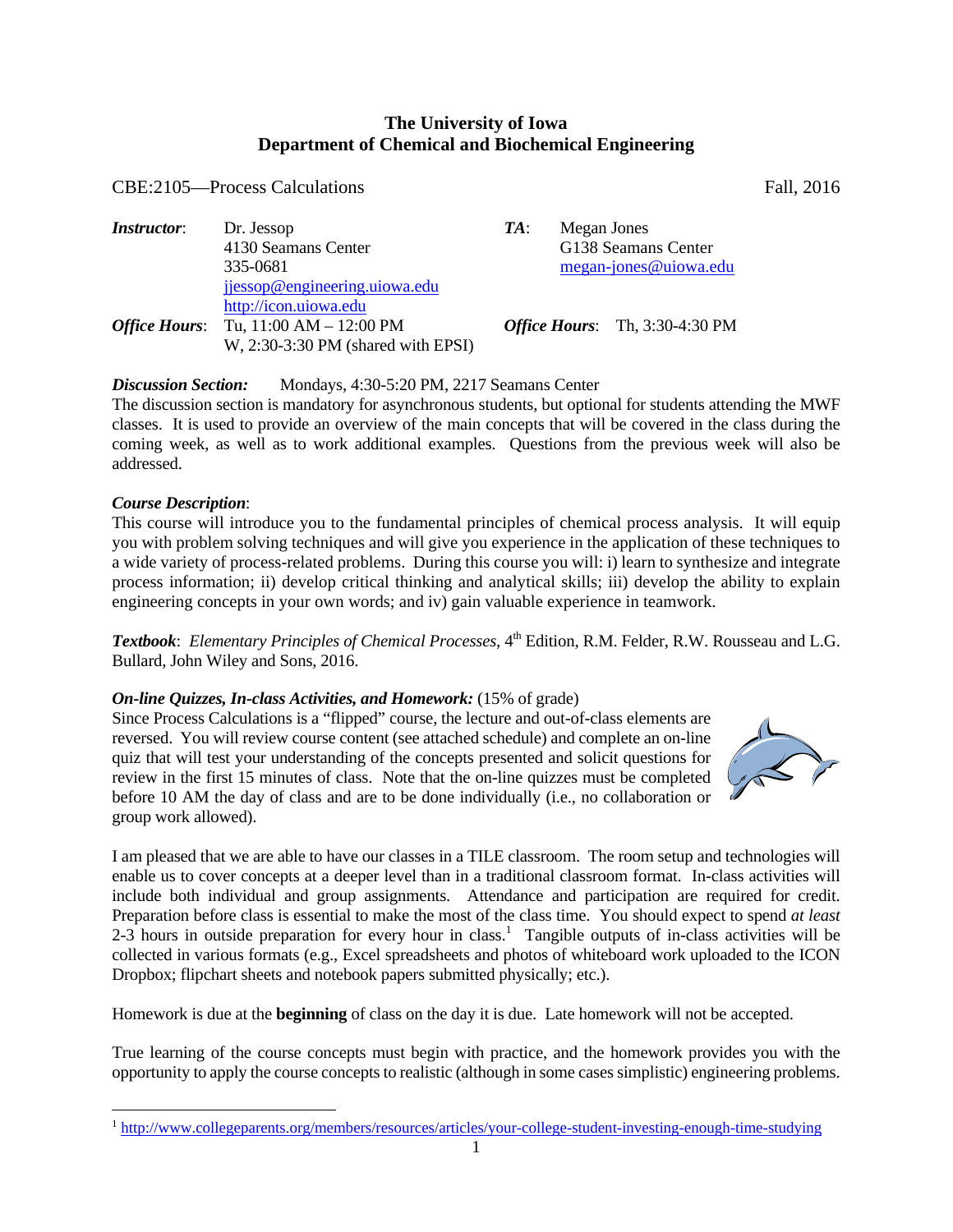# **The University of Iowa Department of Chemical and Biochemical Engineering**

## CBE:2105—Process Calculations Fall, 2016

Group discussion of the problems is allowed (and encouraged); however, homework is to be completed individually and professionally. Homework that has been copied, either from another student or from a solutions set, will be assigned a zero and a report of academic misconduct<sup>2</sup> will be filed with the Associate Dean for Academic Programs in the College of Engineering.

For all assignments, follow homework presentation guidelines listed on ICON Content page, including:

- Always show all of your work (it should be clear how the problem was solved)
- Always carry along units in your calculations
- Always display an appropriate number of significant figures in your final answer
- Always box in or underline your final answer and include units

Homework not adhering to these guidelines will be returned with a warning for the first offense, with a grade penalty for the second offense, and with no grade for any offenses thereafter.

#### *Exams:* (three exams, 65% total)

The first exam is tentatively scheduled for the **evening** of September 27 (Tuesday); the date of the second exam is tentatively scheduled for the **evening** of October 25 (Tuesday). The final exam will be given in the scheduled period during finals week. Unless otherwise announced, these exams will be closed-book, with two hours to complete the problems.

A makeup exam may be arranged if you notify me **before** the regularly scheduled exam with a valid reason for missing the exam. Verifiable illness with notification through the Associate Dean for Academic Programs or family emergencies may be valid reasons for missing an exam.

#### *Group Projects and Reports:* (15% of grade)

You will complete material and/or energy balances for various production units and prepare a report recommending the best operating procedures. You will work together in interdependent groups of 3-4, with each group member assuming a different role essential to the success of the project. Anyone not participating in these projects will automatically receive an F for CBE:2105, regardless of other grades earned in this class.

#### *Topical Paper*: (5% of grade)

 $\overline{a}$ 

This writing assignment will consist of a 500-1000 word  $(-1-2)$  single-spaced pages) report written for a general audience. Possible topics include: Sustainable energy in the future, future developments in biotechnology, or any other future development that chemical engineers are destined to impact. A draft of your paper (due September 16) will initially be evaluated by the Hanson Center for Technical Communication (25% of the final topical paper grade), and your final rewrite will be evaluated by Dr. Jessop (due October 10).

*Professionalism*: Since this course is the first in the chemical engineering curriculum, it is a good time to reinforce positive patterns of professionalism and class conduct. Learning should be fun and interesting, but at the same time, you should approach everything you do with high professional standards. Professional traits include honesty, integrity, courtesy to others, and a clear motivation to understand and master the subject matter of the course.

<sup>2</sup> http://www.engineering.uiowa.edu/ess/current-students/academic-policies-standards/academic-misconduct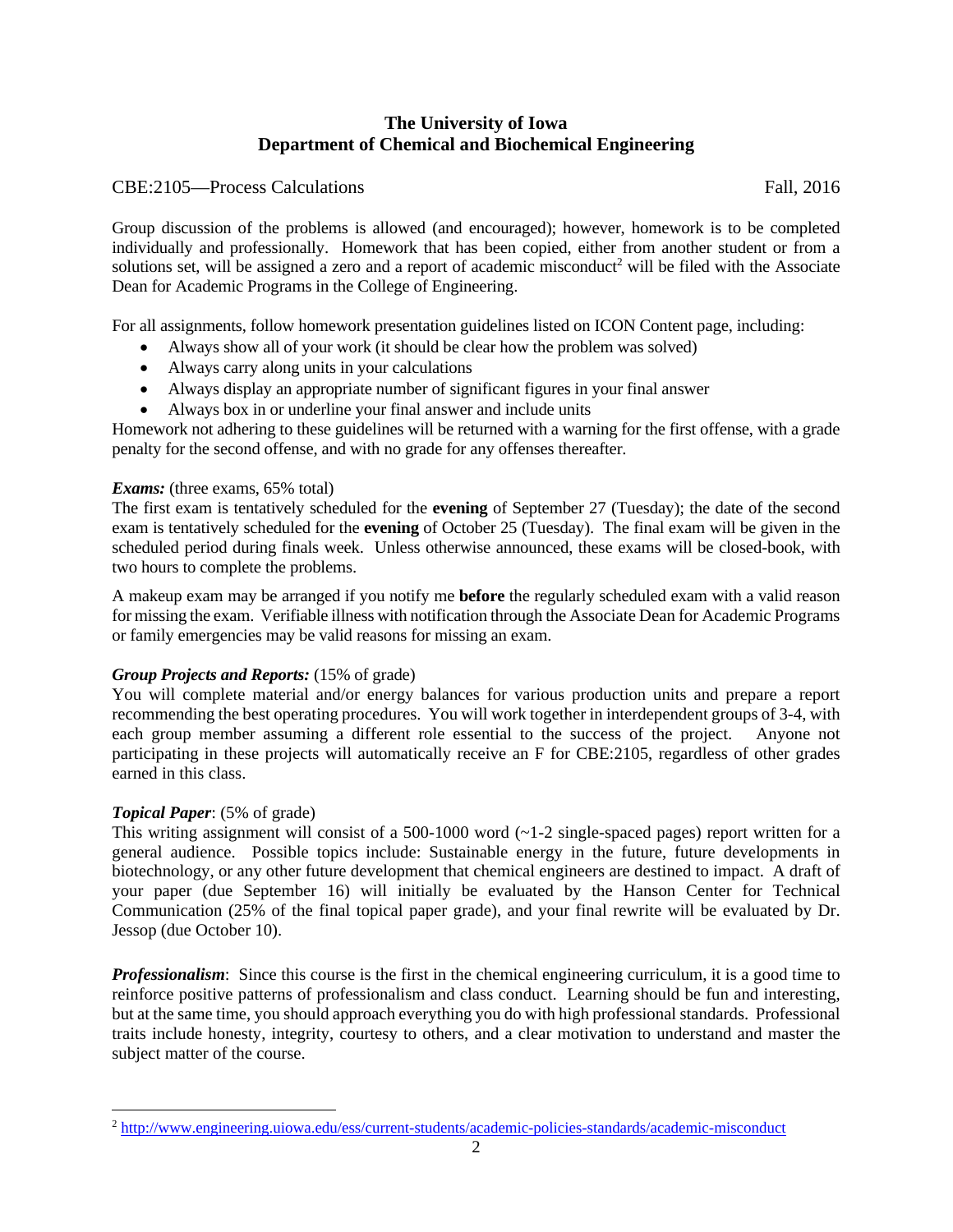# **The University of Iowa Department of Chemical and Biochemical Engineering**

CBE:2105—Process Calculations Fall, 2016

## *Course Learning Goals*:

The course activities are designed to develop your competency in the following areas:

- By the end of the course the student will be able to perform material balances on systems including, but not limited to, single unit processes, multi-unit processes, recycle, bypass, chemical reaction and combustion systems.
- By the end of the course the student will be able to choose and apply the simplest equation of state that yields accurate results for the problem under consideration, including the ideal gas law, compressibility equation of state and cubic equations of state.
- By the end of the course the student will understand and be able to apply relationships that describe phase equilibria (gas/liquid and liquid/liquid) including Raoult's Law, Henry's Law, the Gibbs Phase Rule, phase diagrams and thermodynamic tables.
- By the end of the course the student will be able to perform energy balances on closed and open systems, with and without chemical reactions, either independent of or simultaneous with mass balances.
- By the end of the course the student will have had opportunities to further his/her professional development through studying professional ethics, practicing written communication skills and being exposed to contemporary issues.

This course is given by the College of Engineering. This means that class policies on matters such as requirements, grading, and sanctions for academic dishonesty are governed by the College of Engineering. Students wishing to add or drop this course after the official deadline must receive the approval of the Dean of the College of Engineering. Details of the University policy of cross enrollments may be found at: http://www.uiowa.edu/~provost/deos/crossenroll.doc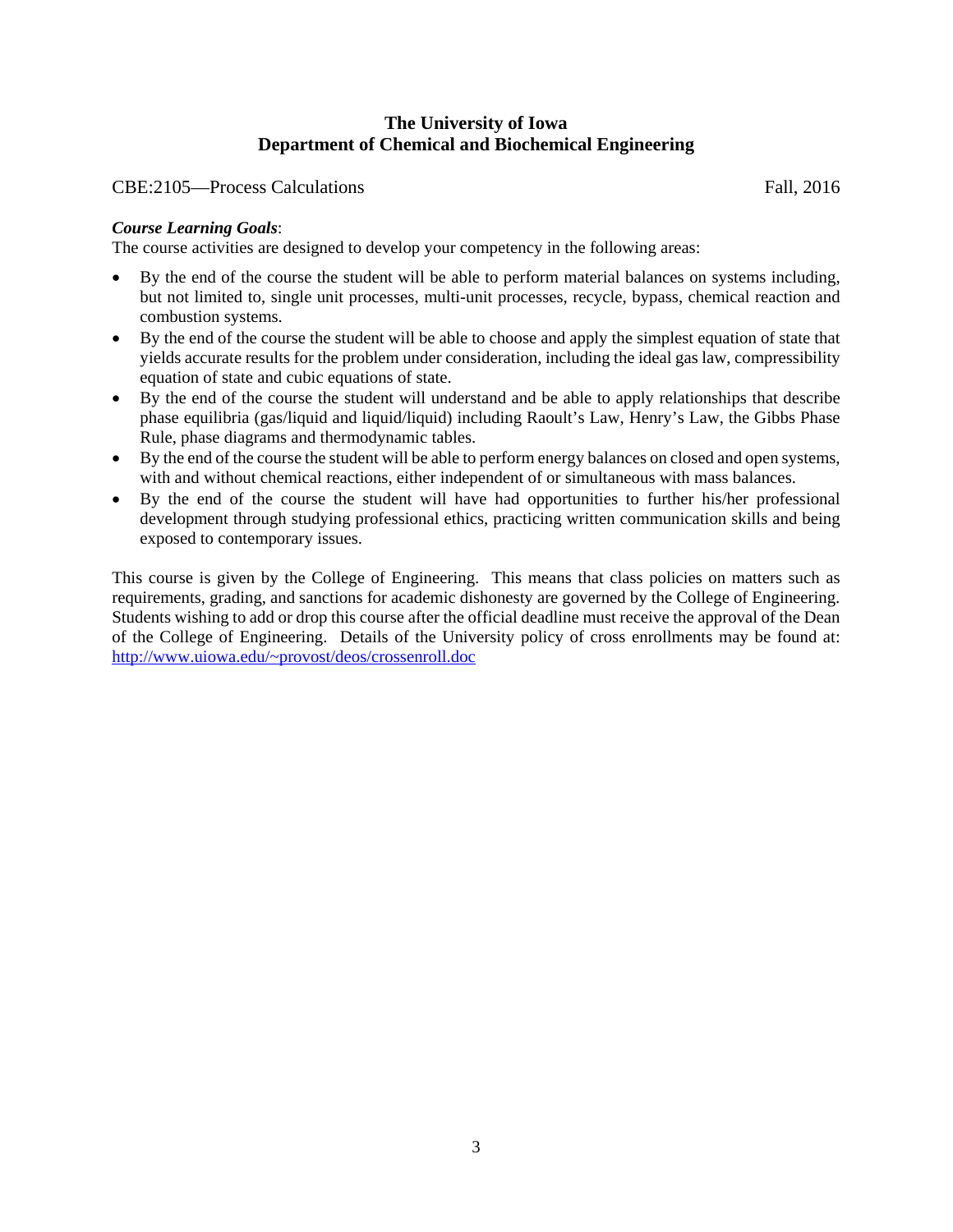### **Tentative Schedule of Topics**

MWF 12:30‐1:20 PM, 134 TH

| <b>Date</b> | Textbook <sup>1</sup> | Lecture Capture <sup>2</sup> | Screencasts <sup>3</sup>                           | Web Course Lessons <sup>4</sup> |
|-------------|-----------------------|------------------------------|----------------------------------------------------|---------------------------------|
| 8/22        | Ch.1                  | Introduction to ChE          |                                                    | 1.9                             |
| 8/24        | $$2.1 - 2.6$          | Sections 2.1-2.6             | <b>Engineering Calculations</b>                    | $2; 3.1-3$                      |
|             |                       |                              | Unit conversions (7:17)                            |                                 |
|             |                       |                              | Systems of units (9:21)                            |                                 |
|             |                       |                              | Force and weight (6:20)                            |                                 |
|             |                       |                              | Significant figures (5:47)                         |                                 |
|             |                       |                              | Dimensional homogeneity (6:57)                     |                                 |
|             |                       |                              | Dimensionless groups (4:26)                        |                                 |
| 8/26        | § 2.7                 | Section 2.7                  | <b>Engineering Calculations</b>                    | $3.4 - 10$                      |
|             |                       |                              | Linear Interpolation (4:02)                        |                                 |
|             |                       |                              | Advanced interpolation (5:18)                      |                                 |
|             |                       |                              | Linearization of non-linear equations (5:00)       |                                 |
|             |                       |                              | Plotting non-linear equations (7:13)               |                                 |
|             |                       |                              | Linearization example (optional)                   |                                 |
| 8/29        | $§$ 3.1-3.3           | Sections 3.1-3.3             | <b>Process Variables</b>                           | $4.7,9-17$                      |
|             |                       |                              | Specific gravity (5:28)                            |                                 |
|             |                       |                              | Density, Mass Flow, and Volumetric Flow (3:06)     |                                 |
|             |                       |                              | Molar conversions (6:52)                           |                                 |
|             |                       |                              | Mass and mole fractions (9:02)                     |                                 |
|             |                       |                              | Average molecular weight derivation (7:26)         |                                 |
|             |                       |                              | Average molecular weight calculation (6:17)        |                                 |
|             |                       |                              | Determining Concentrations of Streams (ppm) (8:17) |                                 |
| 8/31        | $§$ 3.4-3.5           | Sections 3.4-3.5             | <b>Process Variables</b>                           | 4.8                             |
|             |                       |                              | Introduction to pressure (4:26)                    |                                 |
|             |                       |                              | Manometers (5:19)                                  |                                 |

<sup>&</sup>lt;sup>1</sup> *Elementary Principles of Chemical Processes*, 4<sup>th</sup> Edition, R.M. Felder, R.W. Rousseau, and L.G. Bullard, John Wiley and Sons, 2016.<br><sup>2</sup> https://engineering.uicapture.uiowa.edu

<sup>&</sup>lt;sup>3</sup> http://www.learncheme.com/screencasts/mass-energy-balances

<sup>&</sup>lt;sup>4</sup> http://www.engineering.uiowa.edu/~webmeb/web\_course/index.html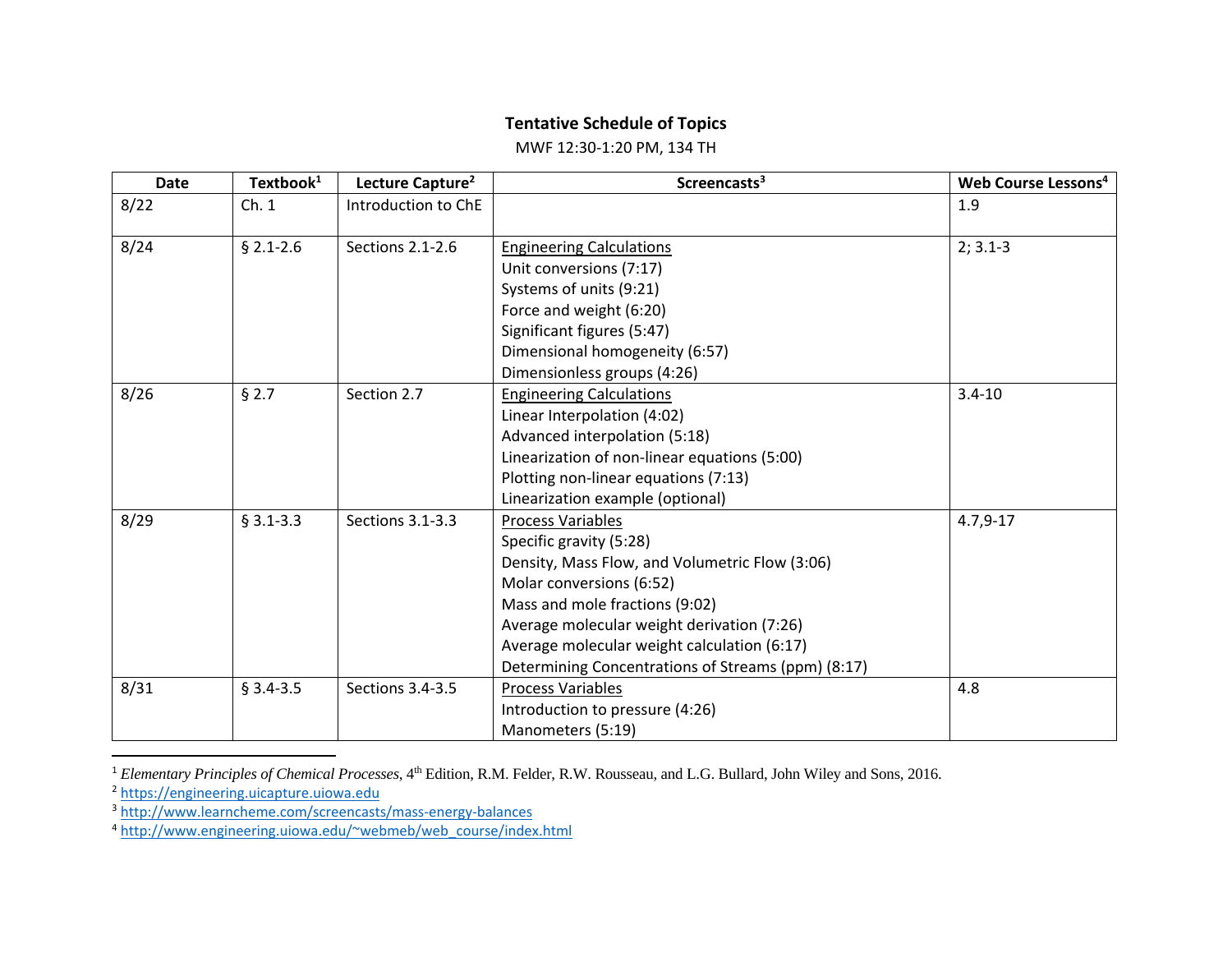| <b>Date</b> | Textbook <sup>1</sup> | Lecture Capture <sup>2</sup> | Screencasts <sup>3</sup>                                      | Web Course Lessons <sup>4</sup> |  |
|-------------|-----------------------|------------------------------|---------------------------------------------------------------|---------------------------------|--|
| 9/2         | $§$ 4.1-4.3           | Sections 4.1-4.3             | <b>Single Unit Balances</b>                                   | $4.1 - 6; 5$                    |  |
|             |                       |                              | General balance for material balances (3:28)                  |                                 |  |
|             |                       |                              | General balance on a single tank (6:29)                       |                                 |  |
|             |                       |                              | Flow chart example (4:11)                                     |                                 |  |
|             |                       |                              | Scaling a material balance (6:35)                             |                                 |  |
|             |                       |                              | Introduction to degrees of freedom (5:11)                     |                                 |  |
|             |                       |                              | Degree of freedom analysis on a single unit (7:30)            |                                 |  |
| 9/5         | Labor Day - No Class  |                              |                                                               |                                 |  |
| 9/7         | (§ 4.3)               | (Section 4.3)                | Single Unit Balances                                          | (5)                             |  |
|             |                       |                              | Material balance problem approach (9:58)                      |                                 |  |
|             |                       |                              | Performing a material balance on a single unit (9:13)         |                                 |  |
| 9/9         | $§$ 4.4               | Section 4.4                  | <b>Multiple Unit Balances</b>                                 | 6                               |  |
|             |                       |                              | Designing a flow chart (8:10)                                 |                                 |  |
|             |                       |                              | Degrees of freedom (4:31)                                     |                                 |  |
|             |                       |                              | Multiple unit system: degree of freedom analysis (9:58)       |                                 |  |
| 9/12        | § 4.5                 | Section 4.5                  | <b>Multiple Unit Balances</b>                                 | (6)                             |  |
|             |                       |                              | Multiple Unit Material Balance/Recycle - Decaf Coffee (12:31) |                                 |  |
|             |                       |                              | Crystallizer Material Balance with Recycle (12:48)            |                                 |  |
| 9/14        | §4.6                  | Section 4.6                  | <b>Balances on Reactions</b>                                  | 8                               |  |
|             |                       |                              | Stoichiometry (3:44)                                          |                                 |  |
|             |                       |                              | Percent excess air (3:38)                                     |                                 |  |
|             |                       |                              | Equilibrium (5:38)                                            |                                 |  |
| 9/16        | § 4.7                 | Section 4.7                  | <b>Balances on Reactions</b>                                  | $9; 10.1 - 5$                   |  |
|             |                       |                              | Three methods for solving reactive material balances (8:56)   |                                 |  |
|             |                       |                              | Molecular species balances (4:20)                             |                                 |  |
|             |                       |                              | Atomic species balances (6:56)                                |                                 |  |
|             |                       |                              | Extent of reaction for material balances (8:13)               |                                 |  |
|             |                       |                              | Two reactions (extent of reaction) (10:29)                    |                                 |  |
|             |                       |                              | Single reaction with recycle (11:20)                          |                                 |  |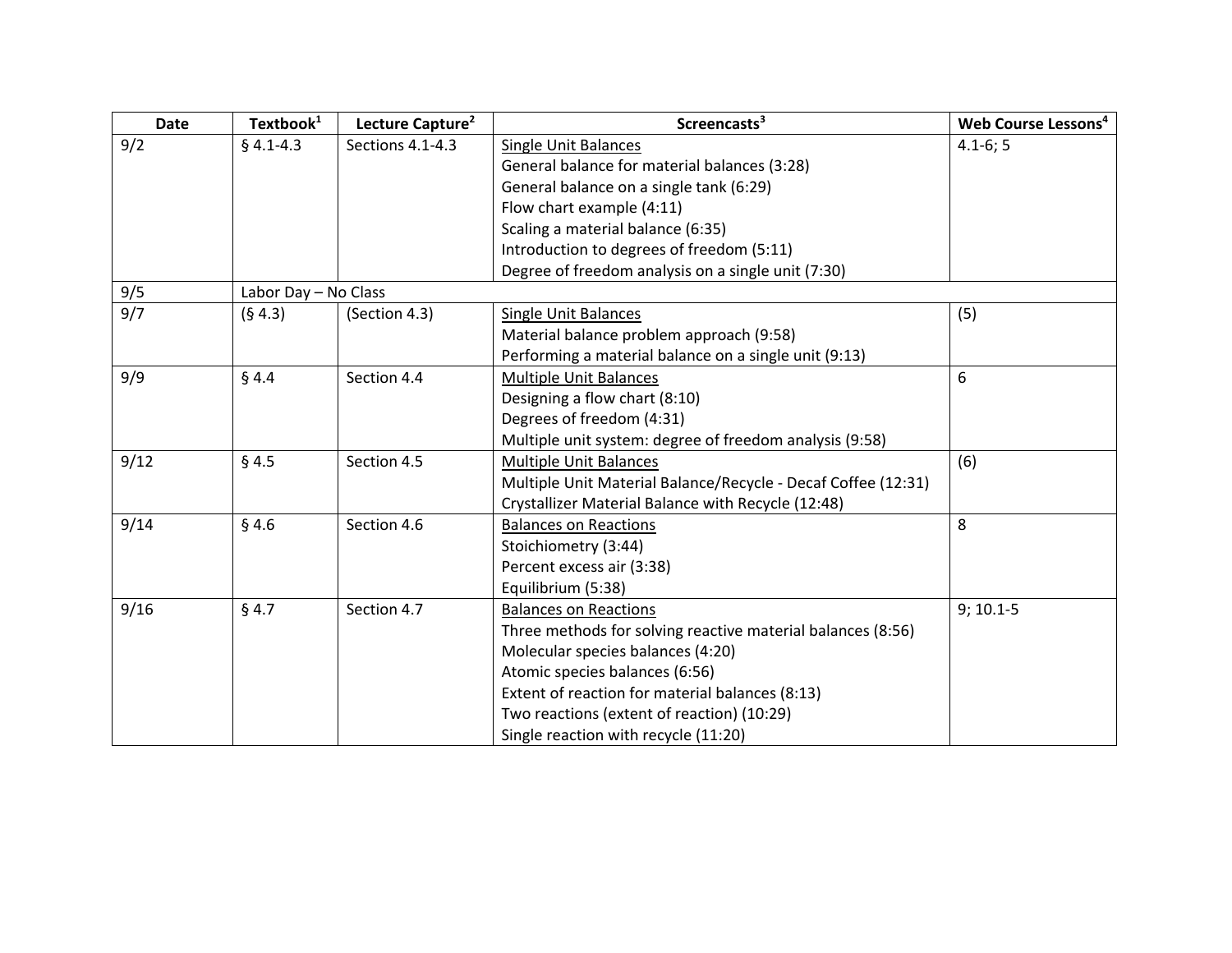| <b>Date</b> | Textbook <sup>1</sup>                 | Lecture Capture <sup>2</sup>          | Screencasts <sup>3</sup>                                   | Web Course Lessons <sup>4</sup> |  |
|-------------|---------------------------------------|---------------------------------------|------------------------------------------------------------|---------------------------------|--|
| 9/19        | § 4.8                                 | Section 4.8                           | Combustion                                                 | 10.6-11                         |  |
|             |                                       |                                       | Overview of Combustion Chemistry (8:21)                    |                                 |  |
|             |                                       |                                       | Percent Excess Air (Combustion) (8:18)                     |                                 |  |
|             |                                       |                                       | Material Balances on Complete Combustion of Methane (6:46) |                                 |  |
|             |                                       |                                       | Complete and Partial Combustion of Ethane (9:57)           |                                 |  |
| 9/21        |                                       | Engineering Ethics - Class Discussion |                                                            | 16                              |  |
| 9/23        | Review Session for Test 1             |                                       |                                                            |                                 |  |
| 9/26        | $$5.1 - 5.2$                          | Sections 5.1-5.2                      | Single-Phase Systems                                       | 11                              |  |
|             |                                       |                                       | Ideal gas law: lung example (9:33)                         |                                 |  |
|             |                                       |                                       | Standard temperature and pressure: ideal gas law (4:21)    |                                 |  |
|             |                                       |                                       | Ideal gas mixture characterization (6:26)                  |                                 |  |
|             |                                       |                                       | Ideal gas mixtures example (optional)                      |                                 |  |
| 9/28        | $§ 5.3 - 5.4$                         | Sections 5.3-5.4                      | Single-Phase Systems                                       | 12                              |  |
|             |                                       |                                       | Critical properties (T and P) (5:11)                       |                                 |  |
|             |                                       |                                       | SRK equation of state example (8:20)                       |                                 |  |
|             |                                       |                                       | Compressibility factor equation of state (8:37)            |                                 |  |
| 9/30        | ChE Advisory Board - Class Discussion |                                       |                                                            |                                 |  |
| 10/3        | Introduction of Design Project        |                                       |                                                            |                                 |  |
| 10/5        | $§ 6.1 - 6.2$                         | Sections 6.1-6.2                      | Single-Component Phase Equilibrium                         |                                 |  |
|             |                                       |                                       | Gibbs phase rule (4:02)                                    |                                 |  |
| 10/7        | §6.3                                  | Section 6.3                           | Multi-Component Phase Equilibrium                          | $14.1 - 5$                      |  |
|             |                                       |                                       | Raoult's Law (water as condensable component) (4:20)       |                                 |  |
|             |                                       |                                       | Single-Component Phase Equilibrium                         |                                 |  |
|             |                                       |                                       | Single condensable species balance (8:53)                  |                                 |  |
|             |                                       |                                       | Relative and absolute humidity (3:51)                      |                                 |  |
| 10/10       | Go over Test 1                        |                                       |                                                            |                                 |  |
| 10/12       | §6.4                                  | Section 6.4                           | Multi-Component Phase Equilibrium                          | 14.6-10                         |  |
|             |                                       |                                       | Multicondensable species in VLE (4:58)                     |                                 |  |
|             |                                       |                                       | Multicondensable species balance (Excel Solver) (9:40)     |                                 |  |
|             |                                       |                                       | Binary vapor: partial condensation (3:12)                  |                                 |  |
|             |                                       |                                       | Balances w/ Phase Equilibrium                              |                                 |  |
|             |                                       |                                       | Gas stripping (Henry and Raoult's laws) (11:14)            |                                 |  |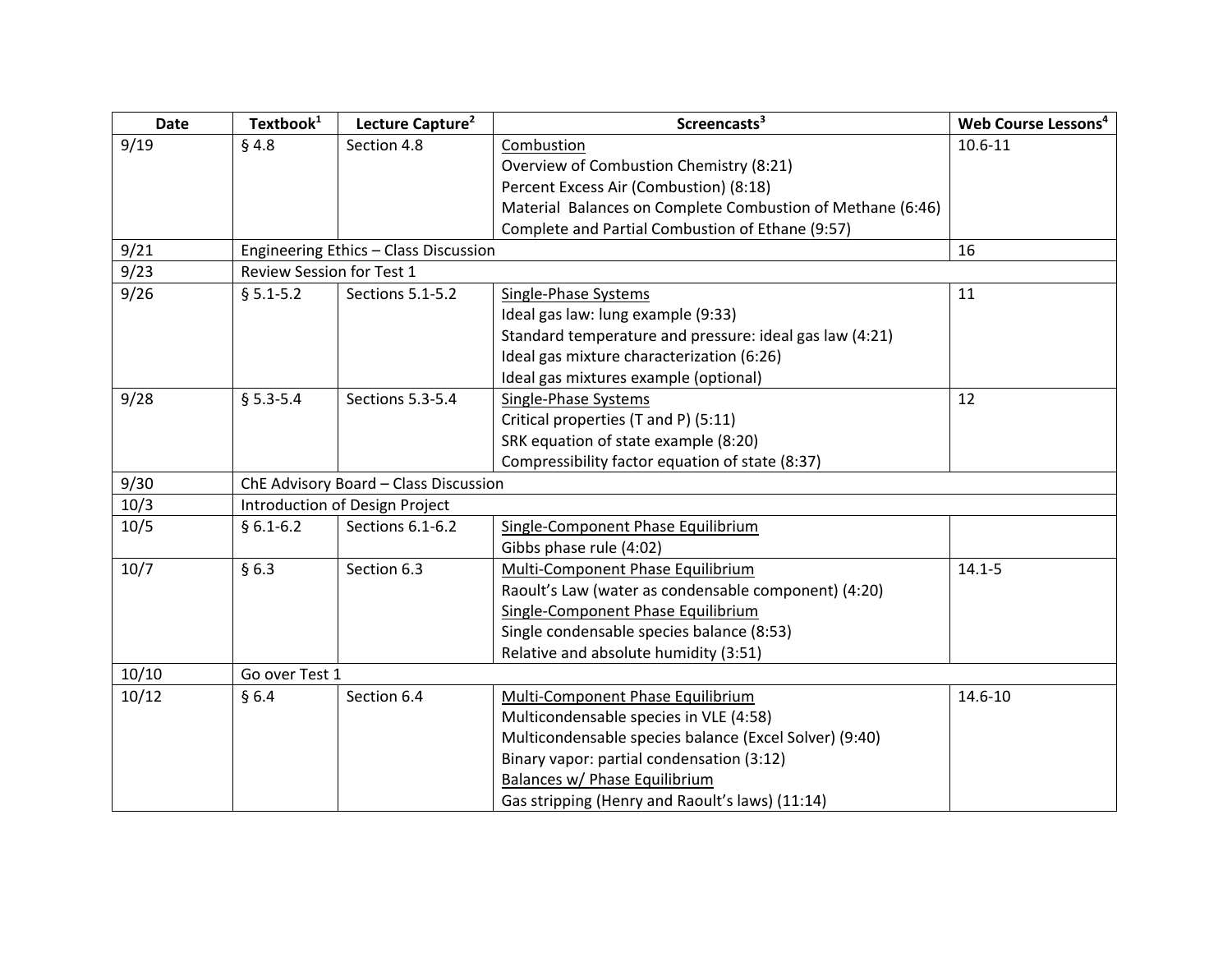| <b>Date</b> | Textbook <sup>1</sup>            | Lecture Capture <sup>2</sup> | Screencasts <sup>3</sup>                               | Web Course Lessons <sup>4</sup> |
|-------------|----------------------------------|------------------------------|--------------------------------------------------------|---------------------------------|
| 10/14       | (§ 6.4)                          | (Section 6.4)                | Multi-Component Phase Equilibrium                      | $(14.6 - 10)$                   |
|             |                                  |                              | Raoult's law explanation (3:11)                        |                                 |
|             |                                  |                              | Dew temperature calculation (7:06)                     |                                 |
|             |                                  |                              | Bubble point calculation for condenser (2:55)          |                                 |
|             |                                  |                              | Phase equilibrium: Txy diagram (5:46)                  |                                 |
|             |                                  |                              | Lever rule (1:13)                                      |                                 |
|             |                                  |                              | Condense a binary mixture (2:42)                       |                                 |
| 10/17       | §6.5a,b                          | Section 6.5                  | Multi-Component Phase Equilibrium                      | $15.1 - 6$                      |
|             |                                  |                              | Solubility introduction (4:26)                         |                                 |
|             |                                  |                              | Using solubility diagrams for material balances (8:13) |                                 |
| 10/19       | §6.6                             | Section 6.6                  | Multi-Component Phase Equilibrium                      | $15.7 - 11$                     |
|             |                                  |                              | Using a triangular (ternary) phase diagram (4:23)      |                                 |
|             |                                  |                              | Interpolating tie lines on a ternary diagram (5:02)    |                                 |
|             |                                  |                              | Balances w/ Phase Equilibrium                          |                                 |
|             |                                  |                              | Triangular (ternary phase diagram example (7:26)       |                                 |
| 10/21       | <b>Review Session for Test 2</b> |                              |                                                        |                                 |
| 10/24       | $§ 7.1 - 7.3$                    | Sections 7.1-7.3             | <b>Energy Balances</b>                                 | 17                              |
|             |                                  |                              | Introduction to energy (5:10)                          |                                 |
|             |                                  |                              | Open and closed systems (6:54)                         |                                 |
| 10/26       | $§ 7.4 - 7.5$                    | Sections 7.4-7.5             | <b>Energy Balances</b>                                 | 18                              |
|             |                                  |                              | Flow work (6:51)                                       |                                 |
|             |                                  |                              | <b>Balances on Nonreactive Processes</b>               |                                 |
|             |                                  |                              | What is enthalpy? (4:31)                               |                                 |
|             |                                  |                              | Tables/Charts                                          |                                 |
|             |                                  |                              | How to Use Steam Tables (5:57)                         |                                 |
|             |                                  |                              | Steam Tables: Interpolation (4:49)                     |                                 |
|             |                                  |                              | Steam Table Example (7:42)                             |                                 |
|             |                                  |                              | Steam Tables: Constant Volume Process (optional)       |                                 |
|             |                                  |                              | Energy balance on heat exchanger (6:33)                |                                 |
| 10/28       | §7.6                             | Section 7.6                  | <b>Energy Balances</b>                                 | 19                              |
|             |                                  |                              | Problem solving approach (3:54)                        |                                 |
|             |                                  |                              | Adiabatic Compression of an Ideal Gas (9:17)           |                                 |
|             |                                  |                              | Energy balance on open system (8:21)                   |                                 |